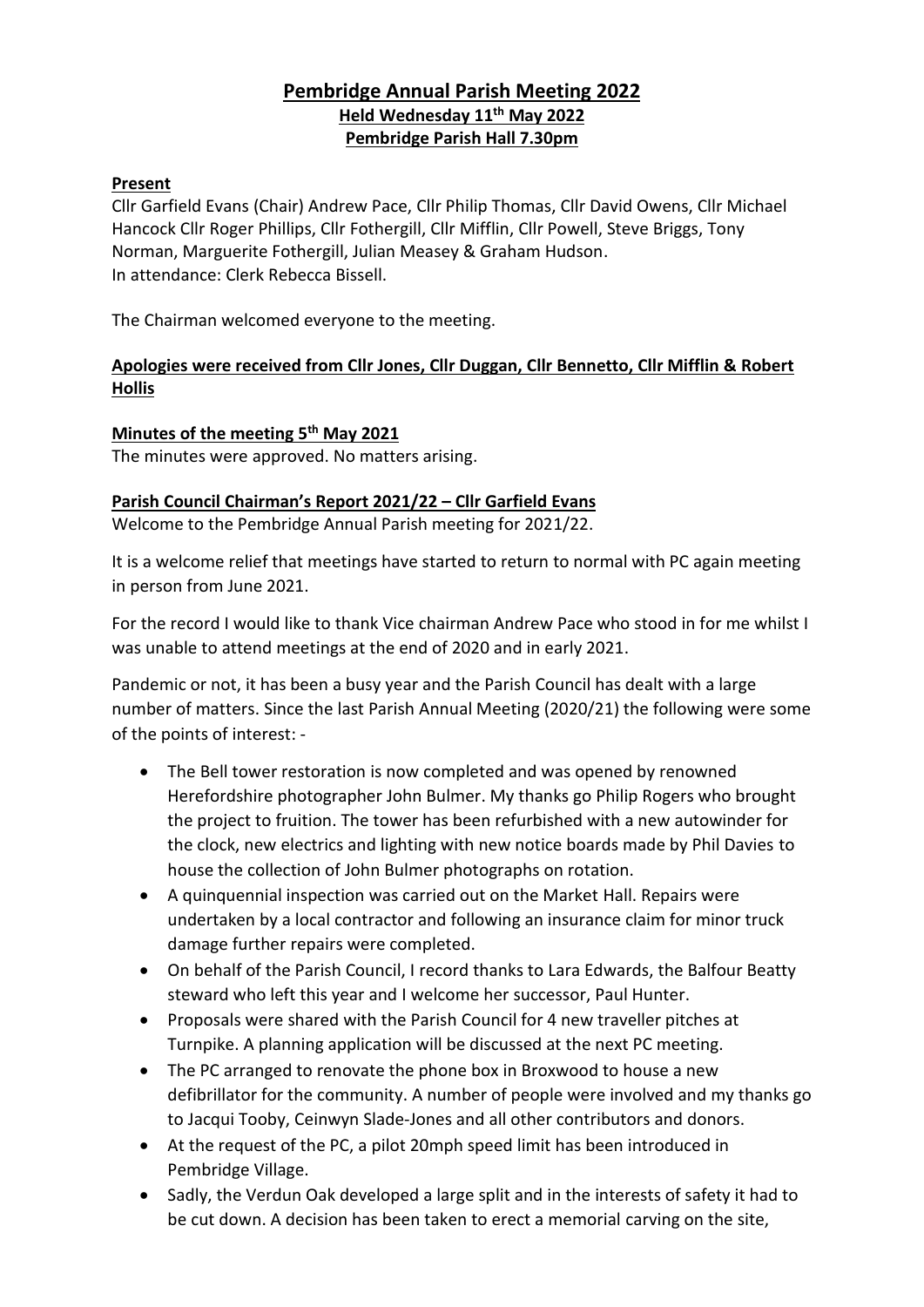details of which are being finalised. A big thank you to Tony Norman for his drive and determination to take this forward.

- At the war memorial, repairs will be underway in May to the Memorial Steps in support of wider restorations being done by the British Legion.
- The Parish Council is giving it's support to the Queens Platinum Jubilee Celebrations. The events 4 Pembridge group has planned an exciting and vibrant schedule of events to celebrate the Queen's Platinum Jubilee – RBL are also arranging for the planting of apple trees at footpath stiles. There are also further trees available for parishioners to purchase - thanks to both the events 4 Pembridge group and Bridget Rose for their dedication, time and effort.
- Herefordshire Council has proposed revisions to the local plan with regular and timeconsuming consultations. My thanks to Andrew Pace for his lead on this.
- A successful drainage grant application has been awarded for works in Marston

The Parish Council has had a busy year dealing with numerous planning applications along with other routine matters. As well as thanking all the Parish Councillors for their dedication and work I would like particularly to express our gratitude to Becky Bissell, our clerk, whose support, hard work and "can do" attitude is much appreciated and benefits us all.

Sadly, this year the parish lost one of its founding support groups. Due to a falling number of requests for help among the community and a fall in volunteer numbers, the Good Neighbour Scheme made the hard decision to cease operating. I would like to thank Pat Stokes and her team for the outstanding support they have offered the people of Pembridge parish, not just last year but over a number of years. Special thanks for taking on the task of co ordinating volunteers through the difficult times of Covid.

Pembridge is very fortunate to have many who volunteer to help the Parish run smoothly and there are many who deserve our thanks for the contribution they make to the community. They include the teams that set up the Christmas Trees and lights (which always draw admiring comments from visitors and surrounding communities, who despite their best efforts are unable to match our displays). So, special thanks are due to Rod and Julie Mifflin and the team of volunteers who make this happen. Thanks, are also due to Anne Pickup who kindly audits the financial statements twice yearly, Tony Norman for his continuing involvement as our Tree and Flood Warden, Judy Rogers for her excellent production and editing of the Pembridge News and Michael Hancock for his work as footpath officer and local correspondent for the Hereford Times. If I've missed anyone out, I apologise and please accept my thanks for all that you do.

No report would be complete without recording the Parish's gratitude for the work undertaken by the Pride in Pembridge volunteers which makes the village so welcoming. Thanks to Adrian Lomax who quietly watered and mowed for many years and who recently moved away this year.

To conclude 2021/22 has been another busy year. Pembridge has rallied together and the community as a whole can congratulate itself on its achievements.

## **Parish Matters raised**

None.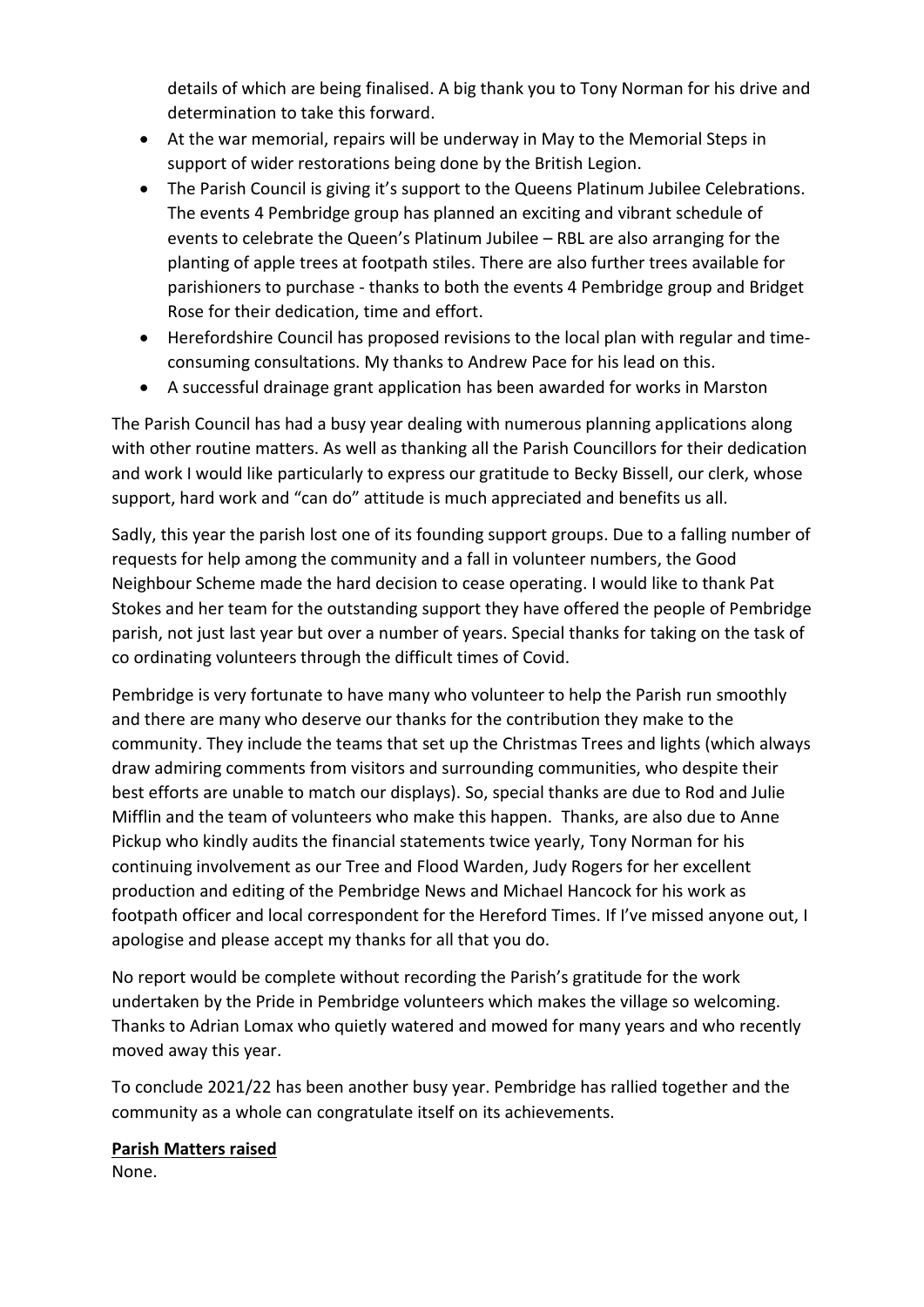## **Police report – PC Dean Wall**

Between Tuesday 19th April 2022 15:00hrs and Wednesday 20th April 2022 08:00hrs a John Deere lawn mower has been stolen in the Broxwood area of Pembridge. Offender(s) have forced entry by cutting the lock securing a garage door. An untidy search has been made and items taken.

Thefts – The rural crime team have carried out activity in the area recently as part of Op Jetwing. Intelligence was gathered and repeat visits made to victims.

Antisocial behaviour – We have had no reports of anti-social behaviour for some time,

Speeding – The local team and our traffic management officer have been out to the location a number of times in the last few months. We will await the returns from the speed monitoring equipment and if need be, target key timings.

## **Head Teacher Report – Mr Robert Hollis**

Despite the stresses and 'strains' of Covid, the school has managed to have escaped major difficulties though staff and student absences were up rather worryingly after Christmas – far more than at any previous times. This meant that some of the helpful ways of bringing our school family and wider community together had to be postponed. We did, finally, have a bingo evening last month which was well attended. We have had several new families join us last September and these social events are an important way of building each other up and well as sharing our successes. Our teaching and learning continues to be refined and developed as we work in our classes. You can see what we are doing in each subject on our website which tells you a lot about our aims and expectations. Ofsted are now focusing greatly on what children remember in the subjects. We do expect a visit from Ofsted in the next year. Whilst the school was 'outstanding' in October 2014, the goal posts have moved considerably and the bar is now extremely high. The whole school continues to work to ensure we do our best to be better than 'good'.

Since returning in September to 'normality', we quickly discovered the extent of the challenges of home learning. Those younger children who needed to learn through play and socially together had, in effect, missed out a chunk of usual development. When they came back together, they still needed plenty of opportunities to learn with equipment, for example, in maths, not to mention planned ways of helping them work in small groups. This was observed in those children who had not been to any pre-school or nursery during lockdown times. We have increased staffing in some classes to enable focused interventions and 'catch-up'.

Every church school also has a statutory 'Church' inspection which we are due to receive before Christmas. One inspector will visit to establish the extent our vision (Pembridge is a school where we encourage everyone to be inspired through faith in God and to live by Christian values so that our teaching and learning is of the highest quality, our whole community flourishes and we reflect all that is worthy of praise) is established at all levels. We base this on the text from Philippians 4:8-9: *Finally, brothers and sisters, whatever is true, whatever is noble, whatever is right, whatever is pure, whatever is lovely, whatever is admirable - if anything is excellent or praiseworthy - think about such things. Whatever you have learned or received or heard from me, or seen in me, put it into practice. And the God of peace will be with you.*

We hope the inspector will see how we reflect these words and put them into practice.

We have 84 on roll with 12 children expected in September and nine leaving us to go to an assortment of high schools. Funding remains quite tight. The latest Government White Paper now expects all schools to be heading towards being in a multi-academy trust – that is a collection of schools working together under an umbrella of one vision and often a chief executive. I suspect, for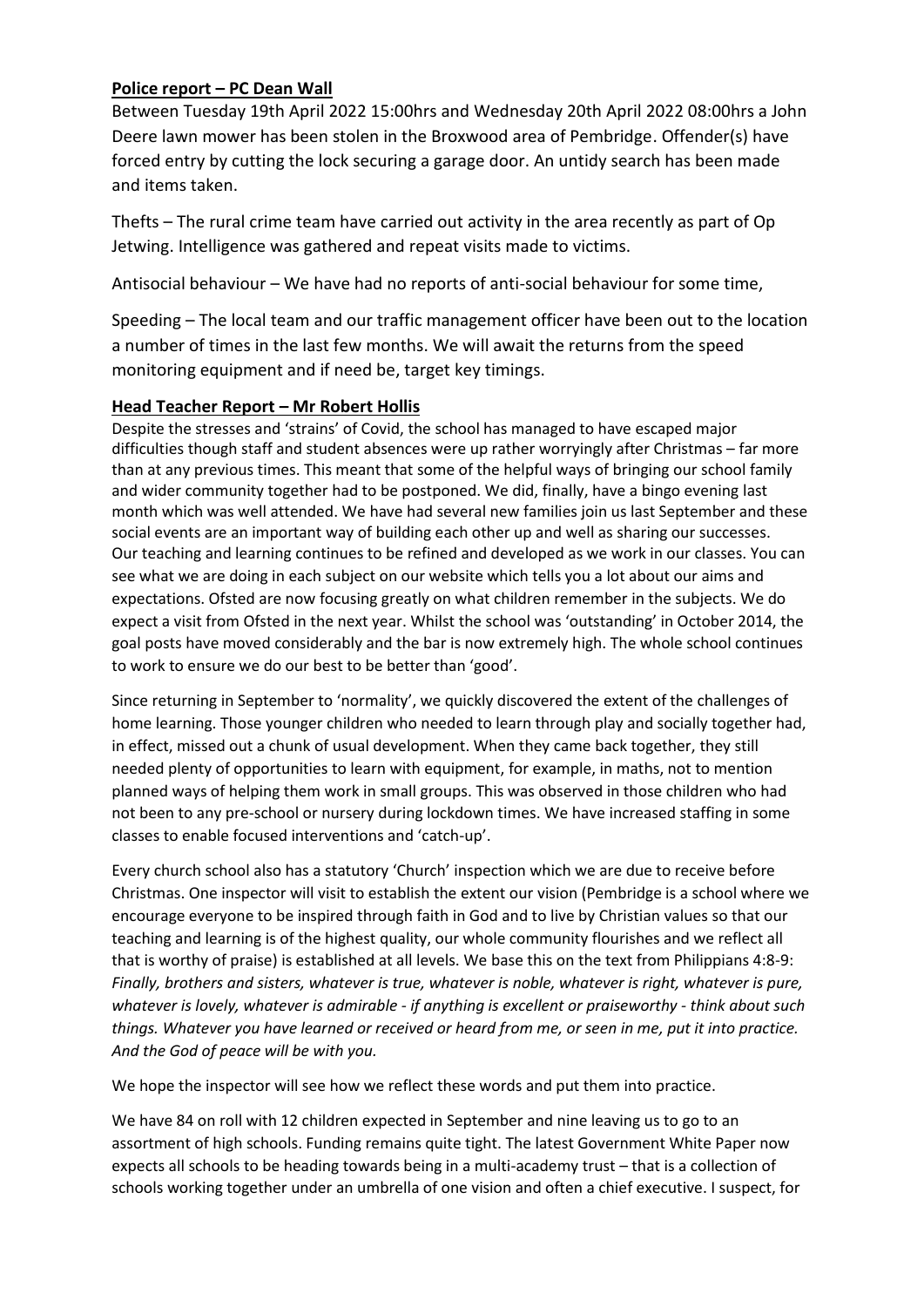Pembridge, we would remain with but be formally closer to our family of Diocesan schools. The next few years will be interesting.

## **Village Hall Report**

There was no report available.

## **Pride in Pembridge Report – Steve Briggs**

Despite still being restricted initially by Covid rules which limited outside working to socially distanced individuals, and Zoom meetings, the group managed to both continue and meet its objectives. We have 14 members of which 10 are able to participate in outdoor activities, although we miss two of our founding members in Jilly and Adrian Lomax who have recently moved away.

The members logged 491 hours of voluntary service in the year to November '21 despite the restrictions and have logged approx. 300 hours since.

Our constitution states that "The Objective of Pride in Pembridge is to enhance the appearance of the village through the planting and maintenance of bulbs, plants, shrubs and other activities in selected and agreed areas..".

PiP currently

- Plant and maintain five raised flower beds, four box planters, four tubs, a pot, a trough, five hanging baskets, and two window boxes and this year's theme is Purple and Silver, or Red, White and Blue.
- Plant and maintain the entrance border to the school
- weed around the Market square, the New Inn and the Red Lion.
- enhance the moat by planting wild daffodils and strimming and mowing in summer,
- keep the playground and car park surrounds weeded and tidy,
- weed the beautiful raised path of Bridge Street
- clean the riverside picnic tables on the Village Green and help keep the grass strimmed around the picnic sets and banks. The sets were stabilised with further screws to keep them level.

We regularly litter-pick around the village, east and west along the A44, Bridge Street and, once a year, beyond to Milton Cross. The latter amounted to 20 bags in January this year.

We also prepared the paths in the churchyard for the resurfacing work.

We have come to a mutual arrangement with the Allotments association to erect some compost bins where we can deposit grass and weeds rather than going to Kington recycling centre. This will be available to allotment holders and PiP. We used some of the rubble from digging out the Jubilee Garden to improve the access track.

We recognise it is important to actively involve all the stakeholders in any future projects to ensure that they run smoothly towards jointly agreed visions and objectives.

Our projects for this year include

- The Jubilee Garden our major project this year, which involved recreating and redesigning the garden border at the foot of the churchyard (behind the Red Lion) as our contribution to Jubilee year. This has been a major effort over the last 6 months and our thanks go to the church for giving permission, the Red Lion and to Catherine Jansen for the design and sourcing of the trees, plants and shrubs in Jubilee colours (predominately purple and silver)
- John Petrie's memorial bench. This has recently been purchased by PiP members and, with the permission (faculty) from the diocese, installed near the Church Porch, and commemorates a much-missed stalwart of PiP.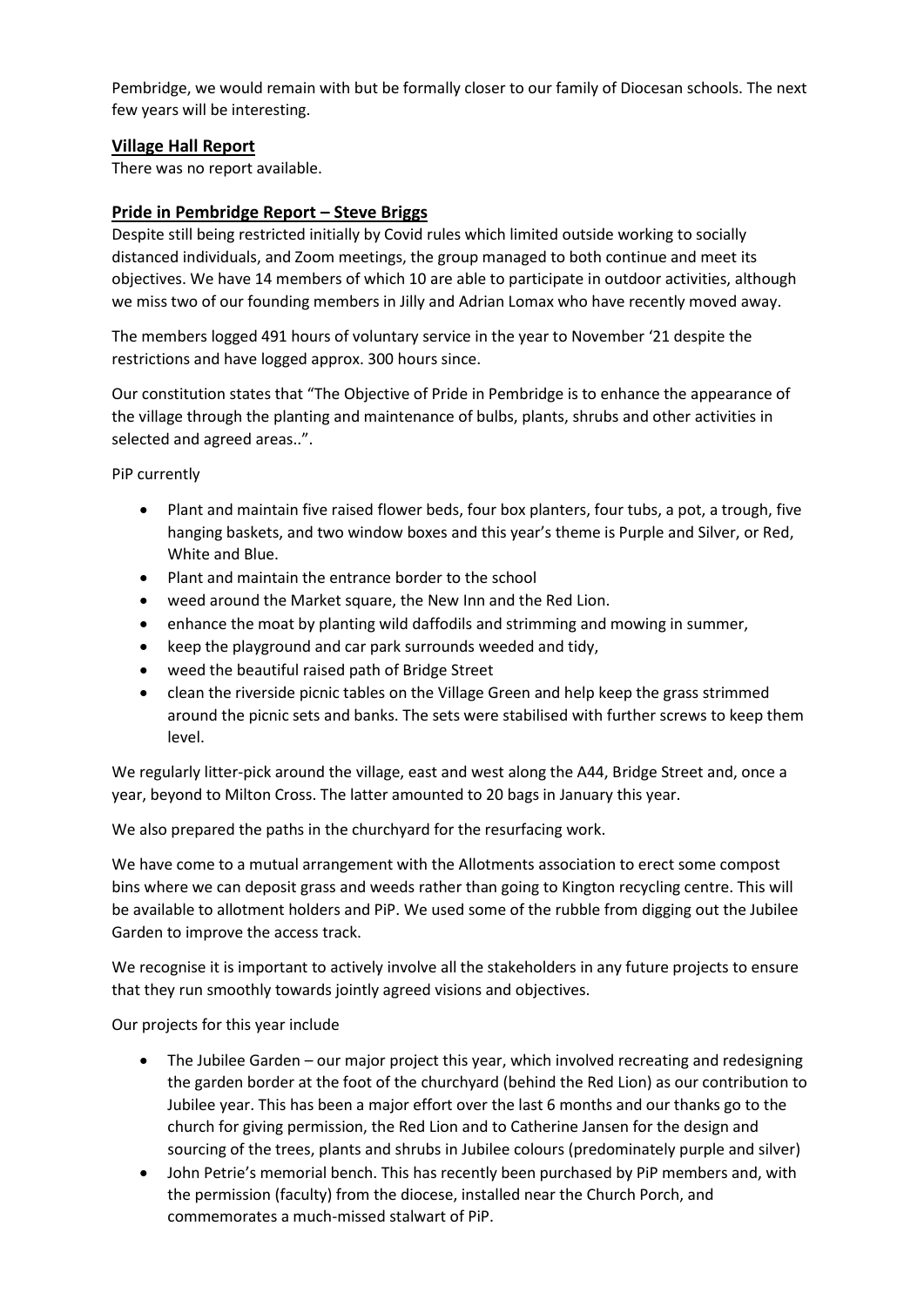- enhancing the war memorial garden in front of the school, which is a joint project with the school and the British Legion, and is to be undertaken this year and next.
- A much larger impactful flower display at the Western edge of the village is also mooted.

Major expenditure this year included the purchase of the trailer to transport the equipment.

I would like to thank everybody who has given us donations, materials and those that tend their gardens, pots and baskets and mow and maintain the verges fronting their properties as it really enhances the views in the village.

We are also very grateful to the Parish Council for their annual donation and especially over the last year or two when fundraising has been almost impossible due to pandemic restrictions.

Lastly, work in the Conservation area part of the village green includes keeping the boardwalk and paths clear, removing the scourge of invasive Himalayan balsam and keeping views of the river clear from the several seats there. Broken boards on the initial part of the boardwalk have been replaced to date and expenditure has amounted to almost half of the donation from the Parish Council. But the deterioration means that repairs are increasingly difficult and while we will continue to sweep and clean it, the current members do not have the necessary expertise to effect further repairs.

Finally, it's not all work, it's a very sociable morning, (two hours on Thursday morning) and a great way to meet people if you are new to the village, as I was! And we organise several social afternoons and evenings throughout the year. Please join us and follow us on the Pembridge Facebook page and the village notice board.

### **Pembridge Amenity Trust Report**

I thank my fellow trustees for their input and support throughout the year. I thank Jan Harvey who has acted as our honorary secretary and treasurer for her enthusiasm and support.

#### **Market Hall**

As reported by the Parish Council, a quinquennial inspection was undertaken and some repair works completed. Repairs were also required as a result of damage by an passing vehicle. The building is now in good condition, with no major or minor works anticipated at present. We will of course continue to monitor this precious asset and undertake any maintenance as necessary.

#### **Car Park & Toilets**

The Parish Council now hold the freehold and underwrite the running costs of the car park and toilets. As a registered charity, the Pembridge Amenity Trust can operate the car park without having to pay business rates. Thankfully, there have been no serious problems with the car park or toilets during the last year.

#### **Millennium Meadow**

I am pleased to report that there have been no problems with the Meadow. During the summer months the Meadow is kept tidy with grass cut on a regular basis by our contractor who lives in the village. This year we look forward to hosting the Jubilee Celebration sports events and hope to see Pembridge Show return in 2023.

#### **Bell Tower**

The Parish Council has undertaken a good deal of work in the bell tower and as tenants, I thank them on behalf of the Amenity Trust. Special thanks are due to councillor Phillip Rogers who devised and implemented the works in the bell tower which now make it so attractive to visitors.

Although the clock winding mechanism has now been automated, it still has to be monitored and the time has to be changed manually twice a year. My thanks go to the volunteers who ensure that the clock is functioning properly and that the time is correct.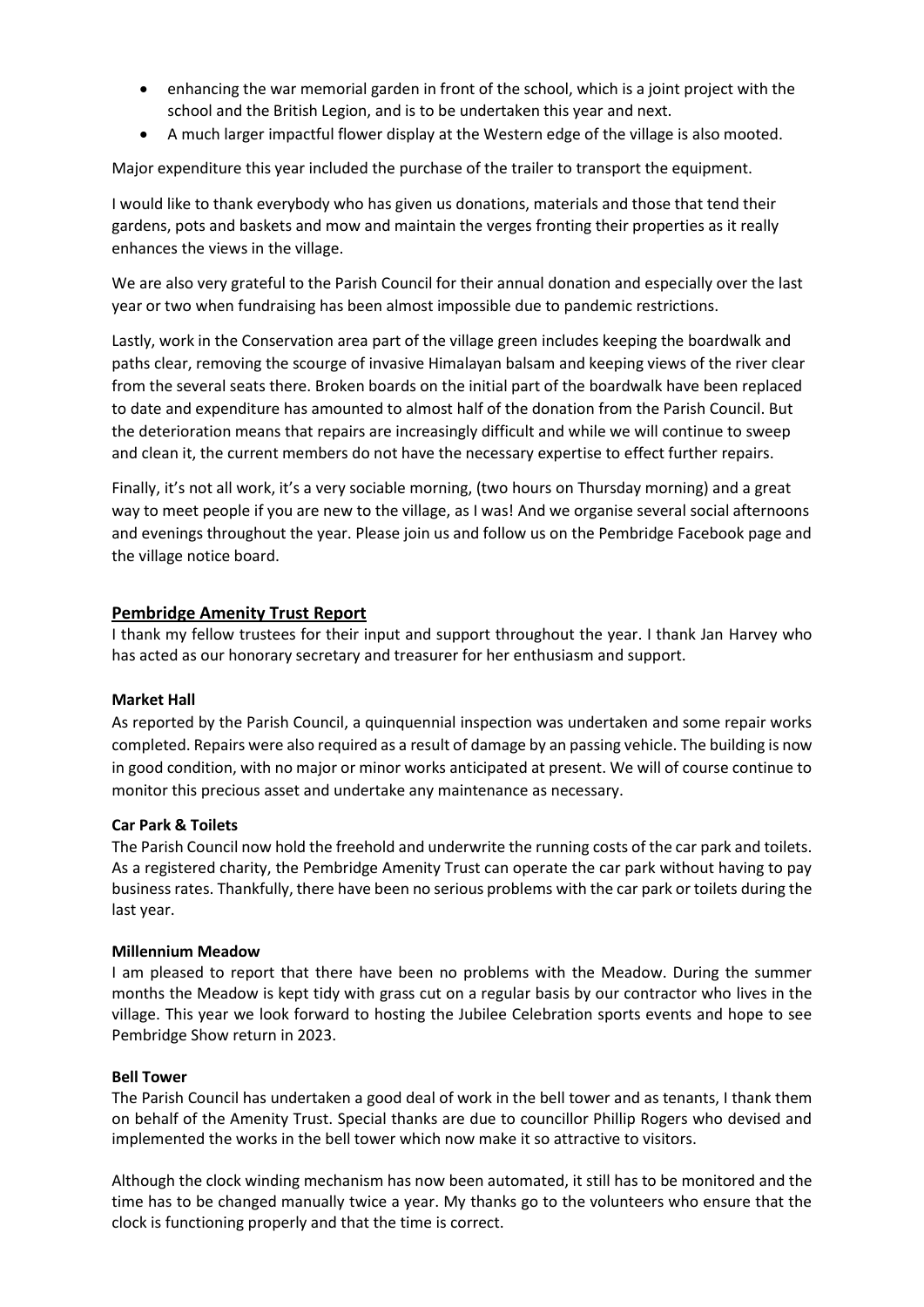The bells in the tower continue to be used for weddings, some funerals and by visiting groups of bell ringers and this generates a small amount of income which goes towards the running costs and upkeep of the building.

Finally, it is pleasing to be able to support the Queens Platinum Jubilee Celebrations and I wish the events4pembridge group every success.

### **Footpaths Report – Dr Michael Hancock**

The pandemic has had a significant effect on the general use of public footpaths; who is using them; how improvements and repairs can be investigated; and how land owners have understood how the use of the footpaths has been changing. The latter point is important as good path maintenance by the landowner, and ensuring the furniture is in good working order all contribute to minimising trespass incidents and unfortunate problems with gates left open, stock wandering onto roads or crops being damaged.

There are over 73km of footpaths in Pembridge parish and overseeing these twice a year is an exacting business. Maintenance is therefore reliant on users reporting any problems experienced whilst using the paths as they are experienced.

First report should be the interactive tool on the Herefordshire Council website. Secondly, a call to me either via the parish website, or via my mobile phone (07956 815943) would be very welcome.

During the year problems were reported to the localities agent and were investigated by me:

#### PM 58, PM2, PM4, PM26, PM1, PM54, PM27, PM29

All of these were logged on the council site and some jobs are now complete, others are pending.

During the year 12 individual enquiries were made directly to me by various parishioners and all of these issues have been addressed or are in process particular there is an issue of a bridge across a ditch on PM27 which it turns out is incorrectly sited. Negotiations are ongoing.

There is an ongoing planning for re-routing part of PM43A…. This particular section of path has mystified me since I took on this role. I look forward to the situation being clarified. We have a bridleway that reaches the parish boundary with Lyonshall then abruptly disappears. This situation is under investigation.

No further progress has been made on the state of the road running south form Barrow Leasow. The localities agent had been investigating but has now resigned with no progress in sight. I shall continue to pursue this as it is a route that is in constant use by the equine fraternity. Claims this is a private road are apparently misplaced.

This summer in intend to undertake a blitz on way signing along all the paths. The paths on the Leen have been reported to me as being particularly badly undersigned.

During the year our localities steward Lara Edwards, with whom I had a very good working relationship, resigned to undertake work in the private sector. I have never met her replacement as he refused to respond to several emails requesting a short meeting to talk over the FP in the parish. This has now become moot as Balfour Beatty have jettisoned their responsibility for the PROW network and responsibility has now devolved on HC and their delivery partner Hoople. At this time, I understand there is no responsible officer in place. When they are in place there will be the inevitable consultation to determine our needs and wants, which I think are currently obvious, and then outstanding work/jobs will be carried out. We are waiting to see how the 'new' department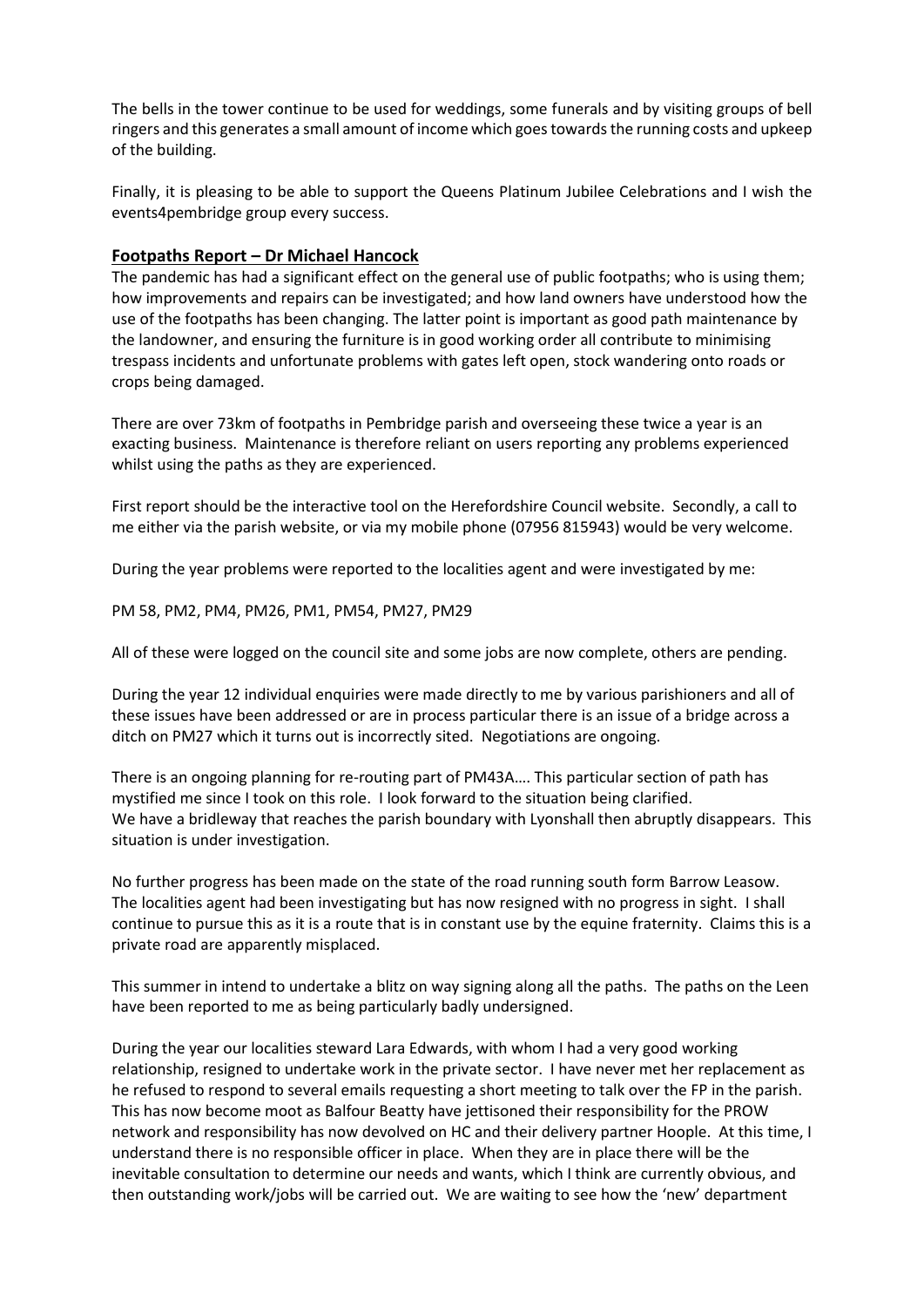will be funded. In the meantime, please contact me if you experience any difficulties with the footpaths in Pembridge parish and I will do my best to address them

### **Church Report**

There was no report available.

### **Tree Warden Report**

Against a back ground of continuing loss of Ash trees in the parish and the obvious danger to power lines/foot paths and highways- much has been done relating to trees in the Parish:

- The consequences of Ash die back has been raised in the Parish Newsletter
- Responded to a number of Planning Applications.
- Given general 'tree' advice to a number of people.
- Attended monthly meetings with Tree Wardens from surrounding parishes.
- -. Attended Herefordshire Tree Warden training events
- Instructed and helped other Tree Wardens, PIPs etc
- Organised Pembridge QGC events
	- School planting of trees at the 'Lynches' field (trees/guards/etc from Conservation Volunteers.
- Encouraged parish to plant trees (over 2000) and record on QGC website.
- Found places for and ordered Apple trees to plant by stiles next autumn
- Organised Verdun Oak carving.
- Nearer 80 than 70! Taken on a helper Mr Nick Rundle who will become the PTW
- Stepped back from responsibility for trees on Village Green

### **Ward Councillor Report – Roger Phillips**

Communities and business are moving forward after the worse of the covid pandemic and we all have adjust to living as normal a life as we can.

Herefordshire council has received significant funding in various forms from Government to help with post covid recovery and I urge vigilance to spot the various grants the council publishes so that we can secure funding for our local projects and support local employment.

The Councils Children care department has been identified by the Government as a cause for concern and a top priority of the council remains to better function its responsibility to vulnerable children in the county.

The council is concerned about climate change and has a new Plan which sets an interim target of a 75% reduction in carbon emissions by 2025/26, as part of a commitment to become carbon neutral by 2030/31.

The council is developing a Big economic plan for the county but it is a struggle to get them to understand the needs of smaller rural economies. I remain of the believe that until proper investment is made in highway infrastructure in the county and especially Hereford City, we will always hit a glass ceiling as we try to develop the local economy and provide better paid jobs.

This summer will see the third anniversary of the ban on planning consents due to the phosphate problem in the wye catchment area. Although pre consents have allowed the developments in Webbs meadow and Holmes marsh to take place we are now at a complete standstill and this has huge implications on the local construction sector.

The council seem to have progressed a solution to the problem with a reedbed solution at public sewerage plants which will allow development to begin again. Final details have yet to be confirmed but it will require applicants to purchase phosphate credits from the council. Hopefully HC and Natural England will also allow similar schemes to be privately developed also.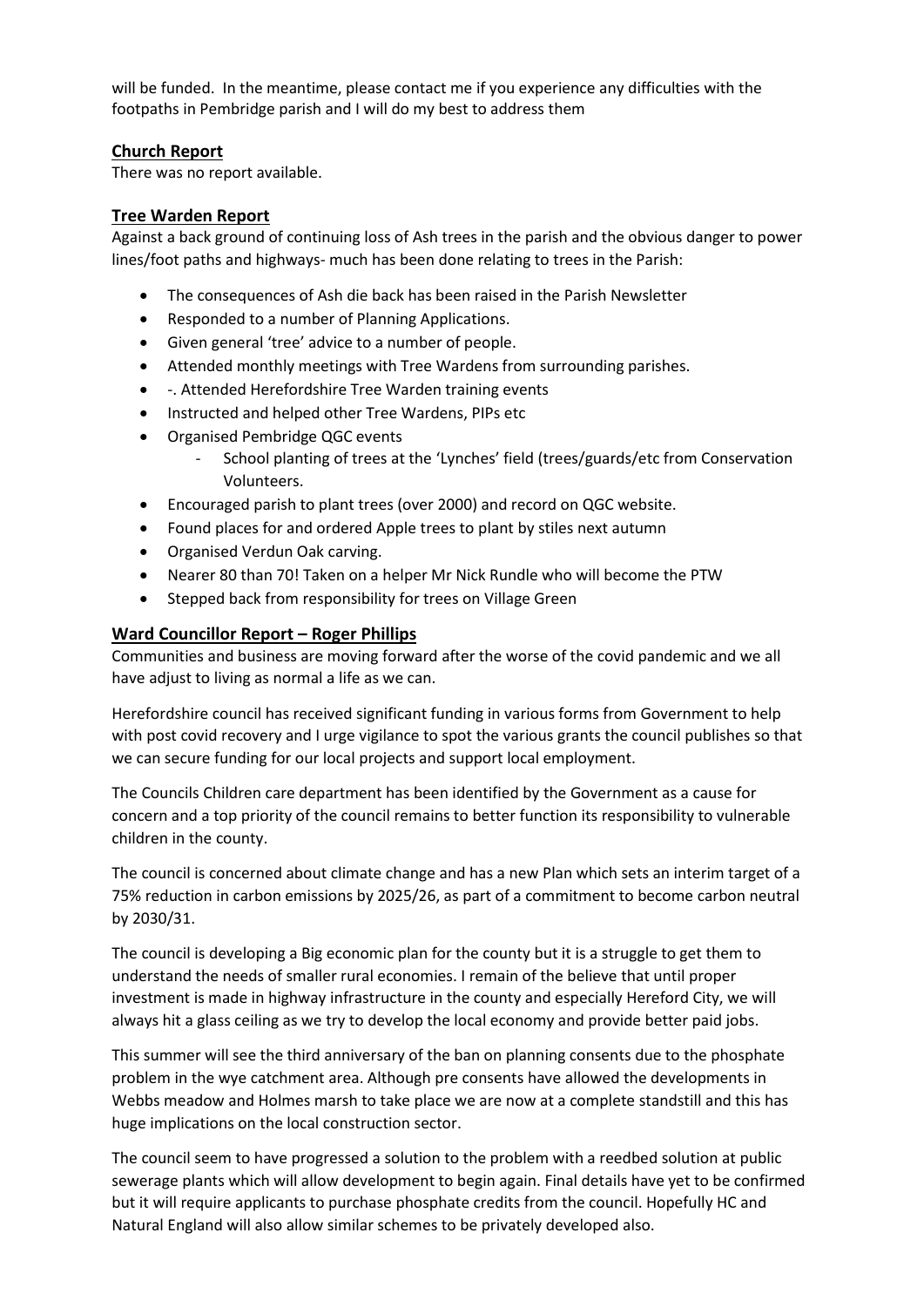The Core strategy is being reviewed by HC and a number of consultations are coming out within a tight timetable. I have some concerns about emerging options to significantly limit housing growth in rural areas – rural sustainability requires housing in the future particularly for economically active and maturing population. I urge residents to take part in these consultations.

Works to provide superfast broadband to Broxwood are taking place and with the large Titley contract starting soon hopefully Noke land and Cabal will see all the parish connected.

Herefordshire`s 2,000 miles of highways remain a challenge to maintain- not helped by a lack of prioritisation by the local authority – with only Isle of Wight spending less on highways. This year we benefited with a mild winter which resulted in a low an impact on our highways, however, issues of potholes and drainage remain concerns

In February Pembridge became the first village in Herefordshire to have a 20 mph speed limit introduced. The council are keen to monitor the introduction so proposed a phased introduction. This summer should see the project completed with roundels installed. The sites chosen for monitoring where already pinch points so do not show initial significant changes but feedback from villagers remains positive towards the installation.

| <b>Travelling</b>                      | Pre 20 mph        | Post 20mph             |  |
|----------------------------------------|-------------------|------------------------|--|
| <b>Bridge Street</b> (North/South)     | 33.3 mph/33.4 mph | $28.5$ mph $/31.4$ mph |  |
| <b>West Street</b><br>(East / West)    | 32.3 mph/31.3 mph | 28.3 mph/ 31.4mph      |  |
| $($ East / West)<br><b>East Street</b> | 33.4 mph/33.5mph  | 33.4 mph/33.5 mph      |  |
| <b>Bearwood Lane</b> (East/West)       | 23.6 mph/23.4 mph | 23.6mph/23.4 mph       |  |

I reported again annually the October traffic figures from the grey box on west side of the village. I had these installed in 2005 and they record the time, type and speed of all vehicles travelling on the main road every day. The detailed figures were shared with the Parish Council.

|                  | 2016 | 2017 | 2018 | 2019 | 2020 | 2021 |
|------------------|------|------|------|------|------|------|
| Shobdon          | 4643 | 4602 | 4639 | 4380 | 4148 | 4320 |
| Lyonshall        | 2393 | 2271 | 2149 | 2472 | 2306 | 2248 |
| <b>Eardisley</b> | 4394 | 4222 | 4643 | 4434 | 4119 | 4415 |
| Pembridge        | 2699 | 2851 | 2830 | 2824 | 2827 | 2647 |

## **Total average daily number of vehicles ( Monday- Sunday) through the villages in Octobers from 2016 to 2021.**

In September our Balfour steward Lara Edwards (she grew up in Lyonshall) resigned which was great loss to the clerk and myself, however we have Paul Hunter as our new Steward.

I reported the proposals for the refurbishing and expansion of the Travellers site at Turnpike to the parish council but these plans are being amended by Herefordshire Council and I am concerned about a proposal to reopen access on the highway used by Kingspan and Airfield businesses.

Throughout the year I have regularly attended meetings of the Parish Council; numerous local events and activities, and dealt with many resident individual concerns. I produce a monthly email update to all email contacts in my ward and I write in the bi monthly parish newsletter.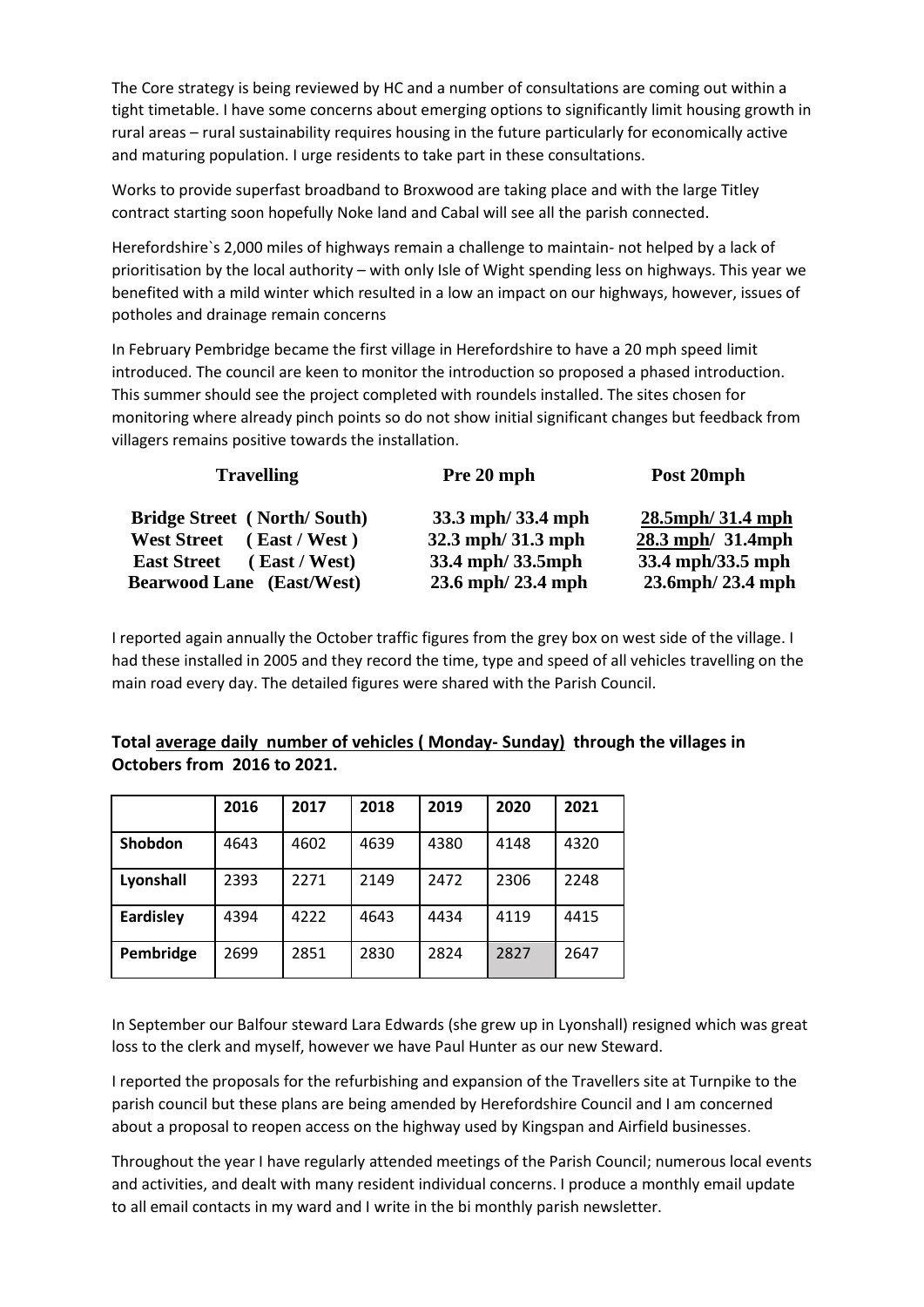I would place on record my thanks to the Parish council and the clerk for their support to me and the work and care they undertake for their community.

These are challenging times for our world, nation, county and parish but working together we can have a positive impact on our local community.

#### **Pembridge Charities Report – Richard Smith**

#### **Duppa**

Planning permission and listed building consent is in place for the conversion of Duppa from the four very small units to two more useable 2-bed properties. The costs and associated risks of undertaking such a project is giving the trustees much to discuss and all options are under consideration. A decision will shortly be made on the best way to progress.

### **Trafford**

Trafford Alms houses are fully occupied but require work in a number of areas. Quotations are being sought to re-roof as a priority due to the condition of the stone tiles at the front.

#### **Land at Lyonshall**

The sale of land at Lyonshall has been complicated due to the phosphate planning moratorium. An improved offer has however been accepted and the sale is progressing to completion. Funds from the sale will be used for renovation works to existing Alms Houses

## **Royal British Legion Report – Graham Hudson - Chair**

The Covid restrictions put a stop to many of our activities but, whenever these were lifted, we attempted to return to normal life. Our required annual meeting took place in September when we made some structural changes appointing three field officers with responsibility to raise our profile in Staunton on Arrow, Shobdon and Pembridge.

This was needed because I retain my role as Poppy Appeal Organiser for Pembridge and Shobdon but moved from Vice Chairman to Chairman at that meeting.

This latter change was made to release Bridget, our long serving Chairman, to pursue her passion for trees, specifically apple trees, and give her time to push forward with her planting scheme of a heritage orchard on her own land. Additionally, as the Queen is our Patron, Bridget took on responsibility for our involvement in the Queen's Green Canopy scheme (QGC).

Having sourced traditional native trees and apple tree varieties under the wing of the Parish Council it was more than disappointing that robust physical action was taken to prevent this going ahead in Pembridge. However, Shobdon Parish Council who actively support RBL initiatives and a local landowner there have generously donated land to enable at least an avenue of elms to be planted.

Uptake of the apple tree scheme in all three parishes has resulted in 50 apple trees being purchased - a great addition to gardens around the parish.

The lifting of Covid restrictions enabled us to resume most door-to-door collections for the Poppy Appeal in October and November and the total raised door to door and from static boxes in Pembridge and Shobdon produced £4324.29. We were able to resume the usual Remembrance Sunday parade and we provided a standard bearer at the school's own event on the 11th itself.

Our major fund-raising event for branch funds, the raffle, went ahead in December and Bridget's bric a brac stall at the Woodcock Fair raised funds specifically earmarked for the QGC to supplement those voted for at our AGM in September.

Because the RBL is a charity there are restrictions on how branch funds may be spent but we are pleased that the PC have agreed that the gates to the war memorial are essentially out with the memorial itself so these can be renewed using branch funds. We were particularly keen to do this in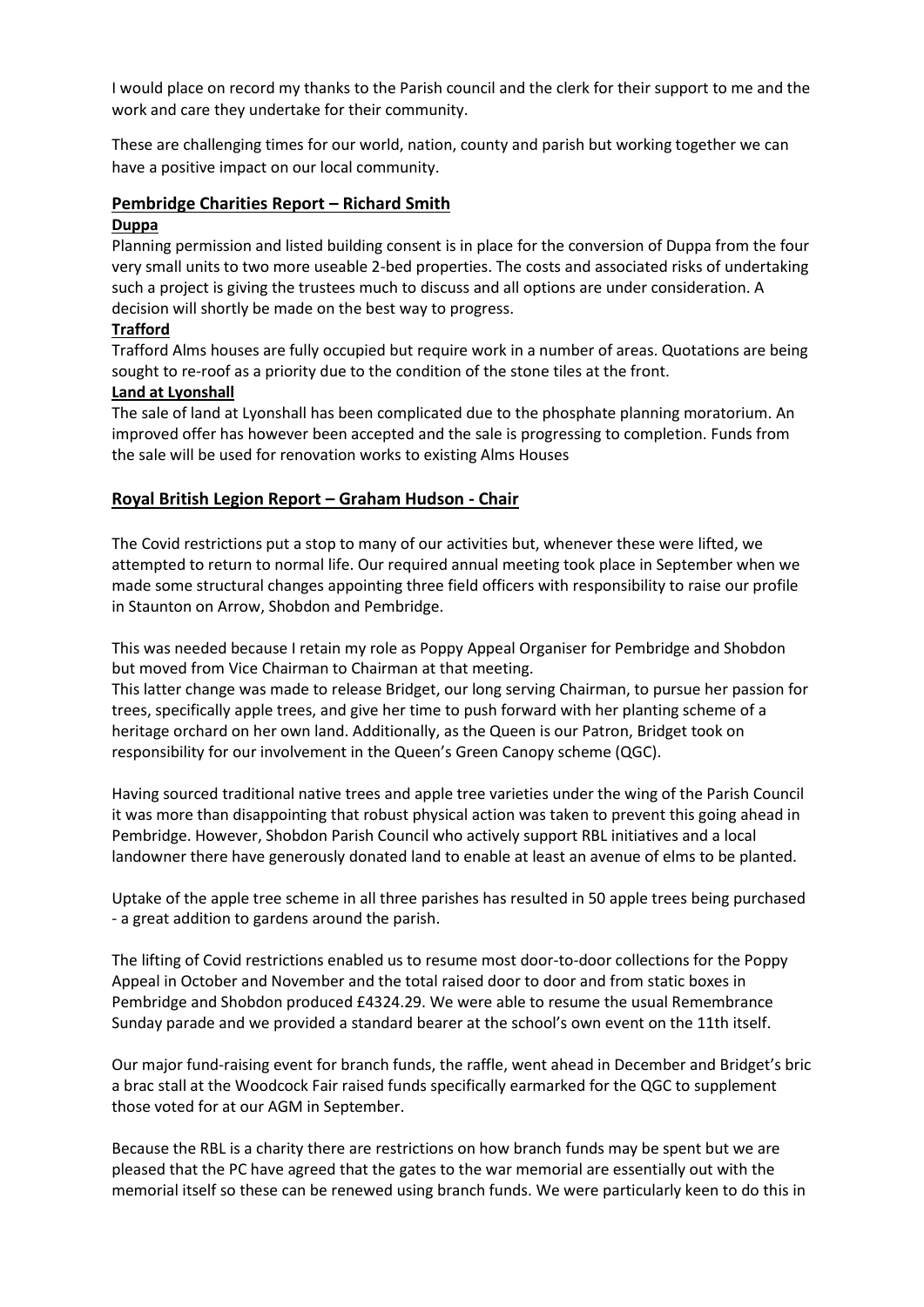the jubilee year of our Patron HM the Queen as the plaque on the existing gates says that they were renovated on her Coronation.

An RBL benefactor has donated funds towards the refurbishment of the steps to the memorial and another benefactor will pay for the posts to be replaced- all we hope in time for the village celebrations of the Jubilee. Additionally, we secured three Sakura cherry trees from the Japanese embassy for the memorial garden and planted two, five tier espalier apple trees using branch funds under the QGC scheme.

We resumed our annual dinner at the New Inn in March which was attended by 30 people and, currently, the branch has 44 members and growing.

This year marks 40 years since the Falklands War but the talk to our members in April by a soldier who won the Military Cross during that conflict had to be cancelled when he tested positive for Covid on the day of the talk.

To mark the anniversary of the end of the Falklands Conflict we will have a small ceremony at the memorial on the 14 June.

We continue to be grateful to the Parish Council for their care of the memorial and the school for their regular attendance and support for significant events. Last but by no means least, we thank Steve Briggs the new Chairman of PIPS and members for their vision of making the memorial and its grounds more of a respectful, attractive green and peaceful place.

#### **Film Club & Allotments**

No report available

#### **Events for Pembridge**

A calendar of events has been confirmed over the Platinum Jubilee Weekend.

The Lord-Lieutenant of Herefordshire will officially open the celebrations on Thursday 2nd at 2pm.

We are aligned with and participating in national Platinum Jubilee events including Lighting of the Beacons, A song for the Commonwealth and The Big Jubilee Lunch.

Local businesses have been kept informed and are supporting where they want to.

Temporary Licences have been applied for where required and Risk Assessments are being completed.

#### **Communications**

A 12-Page Platinum Jubilee Guide was circulated with the April/May Parish News and Arrowvale Messenger.

A website has been established as a hub for information and forms where required for events: www.events4pembridge.co.uk.

Sales of tickets for our evening concert on Saturday 4th June are being managed via Eventbrite.

Event information and updates are being communicated via our Community Facebook Page, Talk Community 'What's on', Hereford Council Platinum Jubilee event listings and Hereford Times.

Roadside signage has been installed within the Parish.

Our intention is to create a Souvenir Brochure to record this community event, supported by commercial sponsorship, to be launched and available for purchase for a nominal amount at the Woodcock Fayre in November 2022.